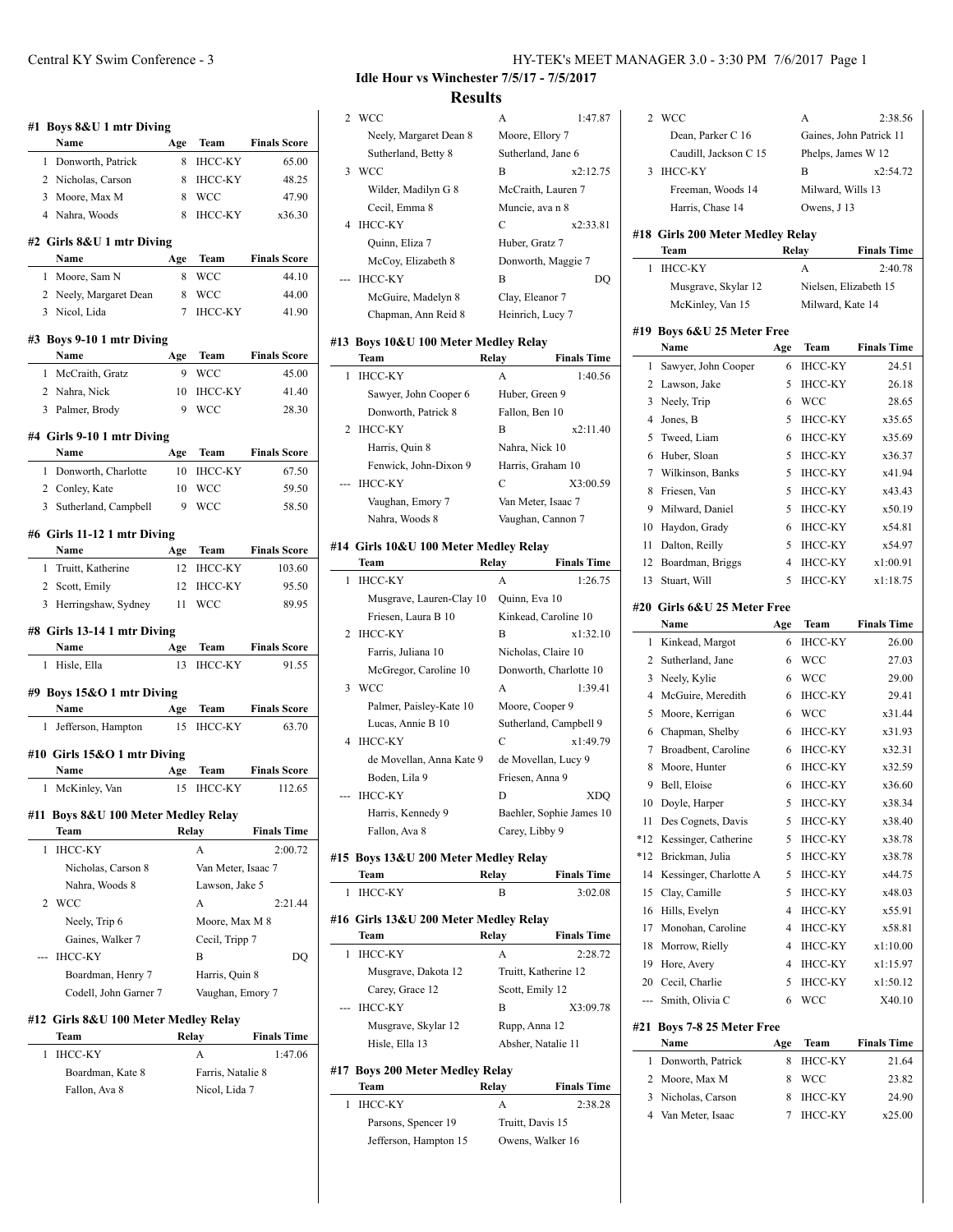# **(#21 Boys 7-8 25 Meter Free)** 5 Gaines, Walker 7 WCC 26.12 Harris, Quin 8 IHCC-KY x27.00 Vaughan, Emory 7 IHCC-KY x27.06 8 Codell, John Garner 7 IHCC-KY x28.37

|    | 9 Cecil, Tripp       | <b>WCC</b>     | x29.00 |
|----|----------------------|----------------|--------|
| 10 | Vaughan, Cannon      | <b>IHCC-KY</b> | x33.37 |
|    | 11 Boardman, Henry   | <b>IHCC-KY</b> | x34.75 |
|    | 12 Clay, John Camden | <b>IHCC-KY</b> | x35.60 |
|    | --- Nahra, Woods     | IHCC-KY        | X25.82 |
|    | --- Smith, Jackson F | <b>WCC</b>     | X48.10 |

#### **#22 Girls 7-8 25 Meter Free**

 $\overline{a}$ 

|     | Name                 | Age | Team           | <b>Finals Time</b> |
|-----|----------------------|-----|----------------|--------------------|
| 1   | McCoy, Elizabeth     | 8   | <b>IHCC-KY</b> | 18.56              |
| 2   | Neely, Margaret Dean | 8   | <b>WCC</b>     | 20.69              |
| 3   | Chapman, Ann Reid    | 8   | IHCC-KY        | 22.23              |
| 4   | Fallon, Ava          | 8   | <b>IHCC-KY</b> | x22.47             |
| 5   | Sutherland, Betty    | 8   | <b>WCC</b>     | 23.19              |
| 6   | McGuire, Madelyn     | 8   | <b>IHCC-KY</b> | x23.45             |
| 7   | Nicol, Lida          | 7   | <b>IHCC-KY</b> | x23.68             |
| 8   | Muncie, ava n        | 8   | <b>WCC</b>     | x25.00             |
| 9   | Boardman, Kate       | 8   | <b>IHCC-KY</b> | x25.44             |
| 10  | Heinrich, Lucy       | 7   | <b>IHCC-KY</b> | x25.85             |
| 11  | Huber, Gratz         | 7   | <b>IHCC-KY</b> | x26.71             |
| 12  | Brickman, Margo      | 8   | <b>IHCC-KY</b> | x30.47             |
| 13  | Quinn, Eliza         | 7   | <b>IHCC-KY</b> | x36.25             |
| 14  | Rupp, Caroline       | 8   | <b>WCC</b>     | x43.40             |
| 15  | Donworth, Maggie     | 7   | <b>IHCC-KY</b> | x52.19             |
| --- | Moore, Sam N         | 8   | <b>WCC</b>     | X26.38             |
| --- | Moore, Ellory        | 7   | WCC            | X27.31             |
|     | Wilder, Madilyn G    | 8   | <b>WCC</b>     | X30.66             |
|     | Cecil, Emma          | 8   | <b>WCC</b>     | X32.00             |
|     | Harper, Caitie       | 7   | <b>WCC</b>     | X32.44             |
| --- | Harper, McKinley     | 7   | <b>WCC</b>     | X32.78             |
| --- | Palmer, Addie p      | 7   | <b>WCC</b>     | X33.72             |
| --- | McCraith, Lauren     | 7   | <b>WCC</b>     | X36.22             |
|     |                      |     |                |                    |

#### **#23 Boys 9-10 25 Meter Free**

 $\overline{a}$ 

|   | Name                  | Age | Team           | <b>Finals Time</b> |
|---|-----------------------|-----|----------------|--------------------|
|   | Fallon, Ben           | 10  | <b>IHCC-KY</b> | 17.88              |
|   | 2 Huber, Green        | 9   | <b>IHCC-KY</b> | 21.62              |
| 3 | Nahra, Nick           | 10  | <b>IHCC-KY</b> | x26.03             |
|   | Harris, Graham        | 10  | <b>IHCC-KY</b> | x27.09             |
|   | 5 Fenwick, John-Dixon |     | <b>IHCC-KY</b> | x28.17             |
|   | Palmer, Brody         | 9   | WCC.           | 31.09              |

#### **#24 Girls 9-10 25 Meter Free**

| Name                    | Age | <b>Team</b>    | <b>Finals Time</b> |
|-------------------------|-----|----------------|--------------------|
| 1 Kinkead, Caroline     | 10  | <b>IHCC-KY</b> | 15.47              |
| 2 Sutherland, Campbell  | 9   | <b>WCC</b>     | 18.52              |
| 3 Musgrave, Lauren-Clay | 10  | <b>IHCC-KY</b> | 19.32              |
| 4 Nicholas, Claire      | 10  | <b>IHCC-KY</b> | x19.50             |
| 5 Friesen, Laura B      | 10  | <b>IHCC-KY</b> | x19.62             |
| 6 Donworth, Charlotte   | 10  | <b>IHCC-KY</b> | x20.03             |
| Farris, Juliana         | 10  | <b>IHCC-KY</b> | x20.69             |
| Quinn, Eva              | 10  | <b>IHCC-KY</b> | x21.13             |

# Central KY Swim Conference - 3 HY-TEK's MEET MANAGER 3.0 - 3:30 PM 7/6/2017 Page 2

## **Idle Hour vs Winchester 7/5/17 - 7/5/2017 Results**

| 9              | McGregor, Caroline             | 10        | <b>IHCC-KY</b>         | x21.32                      |
|----------------|--------------------------------|-----------|------------------------|-----------------------------|
| 10             | Harris, Kennedy                | 9         | <b>IHCC-KY</b>         | x21.62                      |
| 11             | Conley, Kate                   | 10        | <b>WCC</b>             | 22.09                       |
| 12             | de Movellan, Lucy              | 9         | ІНСС-КҮ                | x22.75                      |
| 13             | de Movellan, Anna Kate         | 9         | <b>IHCC-KY</b>         | x23.50                      |
| 14             | Boden, Lila                    | 9         | <b>IHCC-KY</b>         | x23.62                      |
| 15             | Baehler, Sophie James          | 10        | <b>IHCC-KY</b>         | x26.28                      |
| 16             | Friesen, Anna                  | 9         | <b>IHCC-KY</b>         | x26.31                      |
| 17             | Carey, Libby                   | 9         | <b>IHCC-KY</b>         | x27.53                      |
| ---            | Moore, Cooper                  | 9         | <b>WCC</b>             | X24.03                      |
|                | --- Frazier, Laney N           | 9         | <b>WCC</b>             | X24.72                      |
| ---            | Cecil, Gracie                  | 10        | <b>WCC</b>             | X25.69                      |
|                | #25 Boys 11-12 50 Meter Free   |           |                        |                             |
|                | Name                           | Age       | Team                   | <b>Finals Time</b>          |
| 1              | Nahra, Jake                    | 12        | ІНСС-КҮ                | 38.25                       |
| 2              | Gaines, John Patrick           | 11        | WCC                    | 40.59                       |
| 3              | Offutt, Wilkes                 | 11        | ІНСС-КҮ                | 42.82                       |
| 4              | Monohan, Clay                  | 12        | <b>IHCC-KY</b>         | x45.37                      |
|                |                                |           |                        |                             |
|                | #26 Girls 11-12 50 Meter Free  |           |                        |                             |
|                | Name                           | Age       | Team                   | <b>Finals Time</b>          |
| 1              | Truitt, Katherine              | 12        | <b>IHCC-KY</b>         | 31.59                       |
| 2              | Musgrave, Dakota               | 12        | ІНСС-КҮ                | 33.47                       |
| 3              | Carey, Grace                   | 12        | <b>IHCC-KY</b>         | x34.03                      |
| 4              | Scott, Emily                   | 12        | <b>IHCC-KY</b>         | x34.31                      |
| 5              | Rupp, Anna                     | 12        | <b>IHCC-KY</b>         | x39.84                      |
| 6              | Absher, Natalie                | 11        | <b>IHCC-KY</b>         | x48.84                      |
| 7              | Rubin, Abby                    | 11        | <b>IHCC-KY</b>         | x53.00                      |
| ---            | Musgrave, Skylar               | 12        | <b>IHCC-KY</b>         | X39.31                      |
|                | #27 Boys 13-14 50 Meter Free   |           |                        |                             |
|                | Name                           | Age       | Team                   | <b>Finals Time</b>          |
| 1              | Harris, Chase                  | 14        | <b>IHCC-KY</b>         | 34.03                       |
| 2              | Owens, J                       | 13        | <b>IHCC-KY</b>         | 34.13                       |
| 3              | Freeman, Woods                 | 14        | <b>IHCC-KY</b>         | x34.70                      |
| $\overline{4}$ | Fallon, Liam                   |           |                        |                             |
| 5              |                                | 13        | <b>IHCC-KY</b>         | x36.15                      |
|                | Slabaugh, Sammy                | 13        | IHCC-KY                | x36.38                      |
| 6              | Milward, Wills                 | 13        | IHCC-KY                | x38.47                      |
|                |                                |           |                        |                             |
|                | #28 Girls 13-14 50 Meter Free  |           |                        |                             |
| 1              | Name<br>Hisle, Ella            | Age<br>13 | Team<br><b>IHCC-KY</b> | <b>Finals Time</b><br>37.78 |
| 2              |                                | 14        |                        |                             |
|                | Milward, Kate                  |           | ІНСС-КҮ                | 38.20                       |
|                | #29 Boys 50 Meter Free         |           |                        |                             |
|                | Name                           | Age       | Team                   | <b>Finals Time</b>          |
| 1              | Caudill, Jackson C             | 15        | WCC                    | 28.38                       |
| 2              | Dean, Parker C                 | 16        | WCC                    | 28.50                       |
| 3              | Jefferson, Hampton             | 15        | IHCC-KY                | 33.34                       |
| 4              | Owens, Walker                  | 16        | <b>IHCC-KY</b>         | 34.75                       |
|                | #30 Girls 50 Meter Free        |           |                        |                             |
|                | Name                           | Age       | Team                   | <b>Finals Time</b>          |
| 1              | McKinley, Van                  | 15        | <b>IHCC-KY</b>         | 32.63                       |
| 2              | Nielsen, Elizabeth             | 15        | ІНСС-КҮ                | 32.71                       |
|                |                                |           |                        |                             |
| #31            | Boys 6&U 25 Meter Back<br>Name | Age       | Team                   | <b>Finals Time</b>          |
| 1              | Sawyer, John Cooper            | 6         | <b>IHCC-KY</b>         | 28.22                       |

| 2      | Lawson, Jake                       | 5                        | <b>IHCC-KY</b>        | 36.66              |
|--------|------------------------------------|--------------------------|-----------------------|--------------------|
| 3      | Neely, Trip                        | 6                        | <b>WCC</b>            | 39.63              |
| 4      | Milward, Daniel                    | 5                        | <b>IHCC-KY</b>        | x40.00             |
| 5      | Tweed, Liam                        | 6                        | <b>IHCC-KY</b>        | x40.39             |
| 6      | Huber, Sloan                       | 5                        | <b>IHCC-KY</b>        | x50.47             |
| 7      | Dalton, Reilly                     | 5                        | <b>IHCC-KY</b>        | x58.44             |
| ---    | Wilkinson, Banks                   | 5                        | <b>IHCC-KY</b>        | DQ                 |
| ---    | Haydon, Grady                      | 6                        | <b>IHCC-KY</b>        | DQ                 |
| ---    | Jones, B                           | 5                        | <b>IHCC-KY</b>        | DQ                 |
|        |                                    |                          |                       |                    |
|        | #32 Girls 6&U 25 Meter Back        |                          |                       |                    |
|        | Name                               | Age                      | Team                  | <b>Finals Time</b> |
| 1      | Moore, Hunter                      | 6                        | <b>IHCC-KY</b>        | 26.88              |
| 2      | Kessinger, Charlotte A             | 5                        | <b>IHCC-KY</b>        | 28.03              |
| 3      | Kinkead, Margot                    | 6                        | <b>IHCC-KY</b>        | x28.75             |
| 4      | Neely, Kylie                       | 6                        | <b>WCC</b>            | 29.60              |
| 5      | Broadbent, Caroline                | 6                        | <b>IHCC-KY</b>        | x32.03             |
| 6      | Moore, Kerrigan                    | 6                        | WCC                   | 34.53              |
| 7      | McGuire, Meredith                  | 6                        | <b>IHCC-KY</b>        | x35.50             |
| 8      | Sutherland, Jane                   | 6                        | WCC                   | x36.34             |
| 9      | Kessinger, Catherine               | 5                        | <b>IHCC-KY</b>        | x39.60             |
| 10     | Chapman, Shelby                    | 6                        | <b>IHCC-KY</b>        | x41.15             |
| 11     | Des Cognets, Davis                 | 5                        | <b>IHCC-KY</b>        | x42.25             |
| 12     | Bell, Eloise                       | 6                        | <b>IHCC-KY</b>        | x44.28             |
| 13     | Brickman, Julia                    | 5                        | <b>IHCC-KY</b>        | x44.66             |
| 14     | Monohan, Caroline                  | $\overline{4}$           | <b>IHCC-KY</b>        | x49.78             |
| 15     | Clay, Camille                      | 5                        | <b>IHCC-KY</b>        | x49.87             |
| 16     | Doyle, Harper                      | 5                        | <b>IHCC-KY</b>        | x1:07.53           |
| 17     | Morrow, Rielly                     | 4                        | <b>IHCC-KY</b>        | x1:08.43           |
|        |                                    |                          |                       |                    |
| ---    | Smith, Olivia C                    | 6                        | WCC                   | X35.15             |
| ---    | Hills, Evelyn                      | $\overline{4}$           | <b>IHCC-KY</b>        | DQ                 |
|        |                                    |                          |                       |                    |
|        | #33 Boys 7-8 25 Meter Back<br>Name | Age                      | Team                  | <b>Finals Time</b> |
| 1      | Codell, John Garner                | 7                        | <b>IHCC-KY</b>        | 20.90              |
| 2      | Donworth, Patrick                  | 8                        | <b>IHCC-KY</b>        | 26.28              |
| 3      | Nahra, Woods                       | 8                        | <b>IHCC-KY</b>        | x28.83             |
| 4      | Nicholas, Carson                   | 8                        | <b>IHCC-KY</b>        | x29.34             |
| 5      | Moore, Max M                       | 8                        | WCC                   | 30.94              |
| 6      | Harris, Quin                       | 8                        | <b>IHCC-KY</b>        | x32.69             |
| 7      |                                    | $\overline{\mathcal{I}}$ | <b>IHCC-KY</b>        | x36.25             |
| 8      | Van Meter, Isaac<br>Vaughan, Emory | 7                        | <b>IHCC-KY</b>        | x36.56             |
| 9      | Boardman, Henry                    | 7                        | <b>IHCC-KY</b>        | x36.78             |
| $*10$  | Vaughan, Cannon                    | 7                        | <b>IHCC-KY</b>        | x38.59             |
| $*10$  | Cecil, Tripp                       | 7                        | <b>WCC</b>            | 38.59              |
| 12     | Smith, Jackson F                   | 8                        | WCC                   | x51.53             |
| 13     |                                    | 7                        | <b>IHCC-KY</b>        | x56.79             |
|        | Clay, John Camden                  |                          |                       |                    |
|        | #34 Girls 7-8 25 Meter Back        |                          |                       |                    |
|        | Name                               | Age                      | Team                  | <b>Finals Time</b> |
| 1      | McCoy, Elizabeth                   | 8                        | <b>IHCC-KY</b>        | 23.72              |
| 2      | Neely, Margaret Dean               | 8                        | WCC                   | 24.41              |
| 3      | Wilder, Madilyn G                  | 8                        | WCC                   | 27.41              |
| 4      | Nicol, Lida                        | 7                        | <b>IHCC-KY</b>        | 27.75              |
| 5      | Boardman, Kate                     | 8                        | <b>IHCC-KY</b>        | x29.19             |
| 6      | Rupp, Caroline                     | 8                        | WCC                   | x29.91             |
| 7<br>8 | Muncie, ava n<br>Chapman, Ann Reid | 8<br>8                   | WCC<br><b>IHCC-KY</b> | x30.19<br>x30.78   |